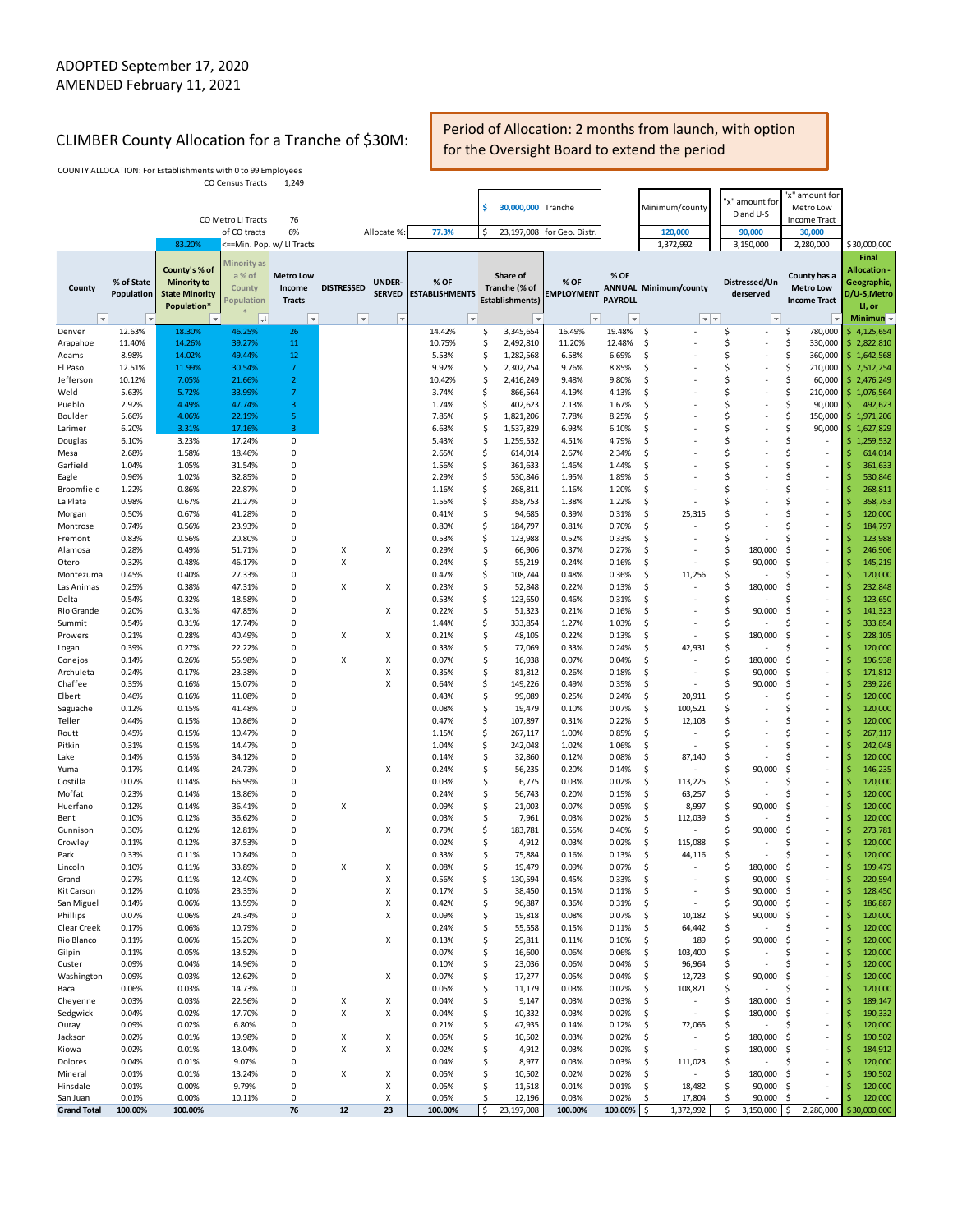ADOPTED September 17, 2020 AMENDED February 11, 2021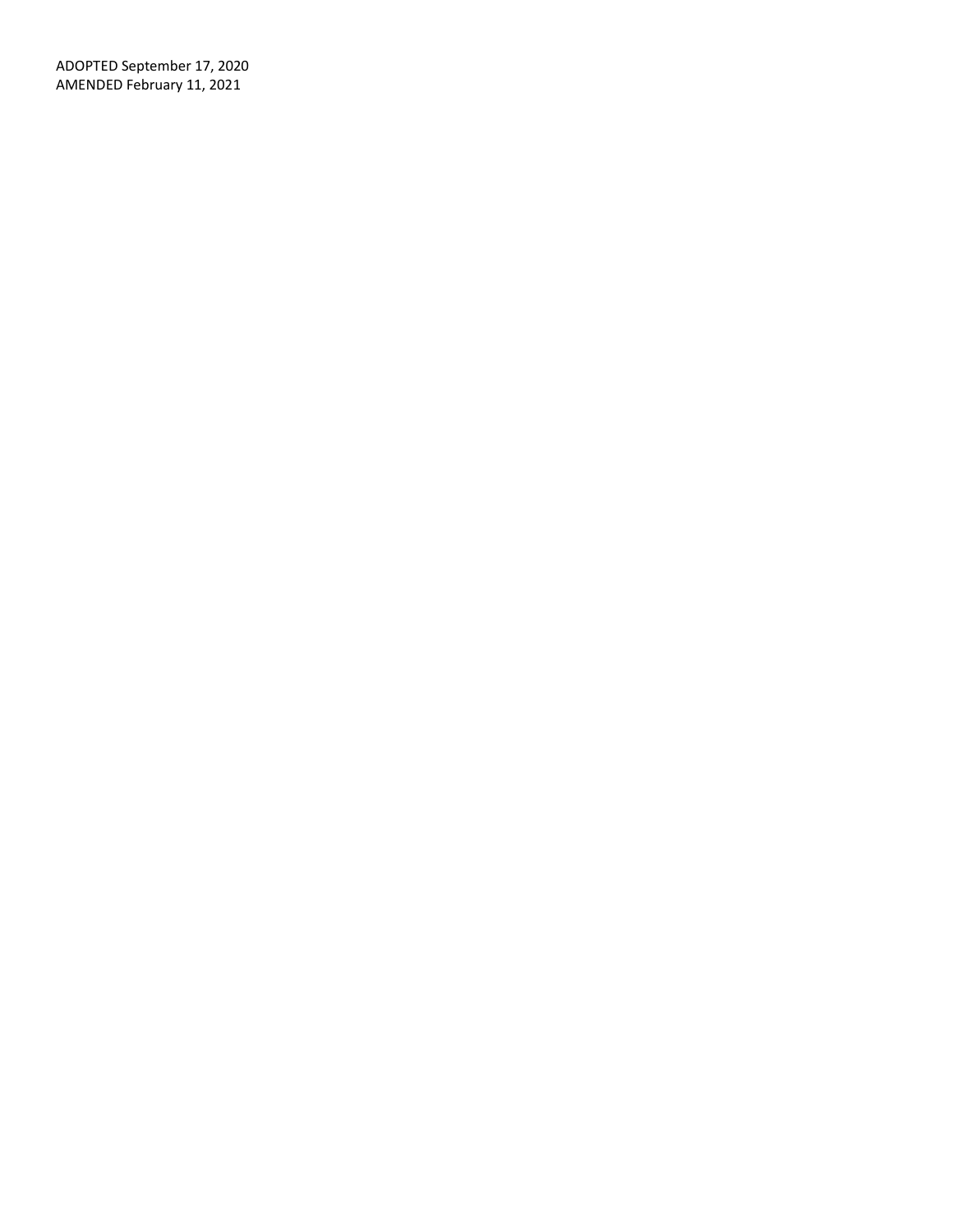# ADOPTED September 17, 2020 AMENDED February 11, 2021 CLIMBER County Allocation for a Tranche of \$25M:

COUNTY ALLOCATION: For Establishments with 0 to 99 Employees CO Census Tracts 1,249

|                        |                          |                       | CO Census Tracts   | 1,249                     |                          |                |                          |          |                        |                            |                          |                                      |                     |                                                      | 'x" amount for                             |            |                                          |
|------------------------|--------------------------|-----------------------|--------------------|---------------------------|--------------------------|----------------|--------------------------|----------|------------------------|----------------------------|--------------------------|--------------------------------------|---------------------|------------------------------------------------------|--------------------------------------------|------------|------------------------------------------|
|                        |                          |                       |                    |                           |                          |                |                          | \$       | 25,000,000 Tranche     |                            |                          | Minimum/county                       |                     | 'x" amount for                                       | Metro Low                                  |            |                                          |
|                        |                          |                       | CO Metro LI Tracts | 76                        |                          |                |                          |          |                        |                            |                          |                                      |                     | D and U-S                                            | <b>Income Tract</b>                        |            |                                          |
|                        |                          |                       | of CO tracts       | 6%                        |                          | Allocate %:    | 75.7%                    | \$       |                        | 18,934,310 for Geo. Distr. |                          | 100,000                              |                     | 75,000                                               | 30,000                                     |            |                                          |
|                        |                          | 83.20%                |                    | <==Min. Pop. w/ LI Tracts |                          |                |                          |          |                        |                            |                          | 1,160,690                            |                     | 2,625,000                                            | 2,280,000                                  |            | \$25,000,000                             |
|                        |                          | County's % of         | Minority as        |                           |                          |                |                          |          |                        |                            |                          |                                      |                     |                                                      |                                            |            | Final<br>Allocation -                    |
|                        | % of State               | <b>Minority to</b>    | a% of              | <b>Metro Low</b>          |                          | <b>UNDER-</b>  | % OF                     |          | Share of               | % OF                       | % OF                     |                                      |                     | Distressed/Un                                        | County has a                               |            | Geographic,                              |
| County                 | Population               | <b>State Minority</b> | County             | Income                    | <b>DISTRESSED</b>        | <b>SERVED</b>  | <b>ESTABLISHMENTS</b>    |          | Tranche (% of          | <b>EMPLOYMENT</b>          |                          | <b>ANNUAL Minimum/county</b>         |                     | derserved                                            | <b>Metro Low</b>                           |            | D/U-S,Metro                              |
|                        |                          | Population*           | opulation          | <b>Tracts</b>             |                          |                |                          |          | <b>Establishments)</b> |                            | <b>PAYROLL</b>           |                                      |                     |                                                      | <b>Income Tract</b>                        |            | U, or                                    |
| $ \mathbf{v} $         | $\vert \mathbf{v} \vert$ |                       | $ + $              | $\vert \mathbf{v} \vert$  | $\vert \mathbf{v} \vert$ | $\vert \nabla$ | $\vert \mathbf{v} \vert$ |          | ⊣                      | $\vert \cdot \vert$        | $\vert \mathbf{v} \vert$ | $ \mathbf{v} $ $\mathbf{v}$          |                     | $\vert \nabla$                                       |                                            |            | Minimum $\sim$                           |
| Denver                 | 12.63%                   | 18.30%                | 46.25%             | 26                        |                          |                | 14.42%                   | \$       | 2,730,854              | 16.49%                     | 19.48%                   | \$                                   | \$                  | $\overline{\phantom{a}}$                             | \$<br>780,000                              |            | \$3,510,854                              |
| Arapahoe               | 11.40%                   | 14.26%                | 39.27%<br>49.44%   | 11                        |                          |                | 10.75%                   | \$<br>\$ | 2,034,730              | 11.20%                     | 12.48%                   | \$<br>\$                             | \$<br>\$            | $\overline{\phantom{a}}$<br>$\overline{\phantom{a}}$ | \$<br>330,000<br>\$                        |            | \$2,364,730                              |
| Adams<br>El Paso       | 8.98%<br>12.51%          | 14.02%<br>11.99%      | 30.54%             | 12<br>7                   |                          |                | 5.53%<br>9.92%           | \$       | 1,046,883<br>1,879,190 | 6.58%<br>9.76%             | 6.69%<br>8.85%           | \$                                   | Ś                   | ×                                                    | 360,000<br>\$<br>210,000                   |            | \$1,406,883<br>$\frac{1}{2}$ , 2,089,190 |
| Jefferson              | 10.12%                   | 7.05%                 | 21.66%             | $\overline{2}$            |                          |                | 10.42%                   | \$       | 1,972,238              | 9.48%                      | 9.80%                    | \$                                   | \$                  | ÷,                                                   | \$<br>60,000                               |            | $\frac{1}{2}$ , 2,032,238                |
| Weld                   | 5.63%                    | 5.72%                 | 33.99%             | $\overline{7}$            |                          |                | 3.74%                    | \$       | 707,323                | 4.19%                      | 4.13%                    | \$                                   | \$                  | $\overline{\phantom{a}}$                             | \$<br>210,000                              | \$         | 917,323                                  |
| Pueblo                 | 2.92%                    | 4.49%                 | 47.74%             | 3                         |                          |                | 1.74%                    | \$       | 328,637                | 2.13%                      | 1.67%                    | \$                                   | \$                  | $\overline{\phantom{a}}$                             | \$<br>90,000                               | \$         | 418,637                                  |
| Boulder                | 5.66%                    | 4.06%                 | 22.19%             | 5                         |                          |                | 7.85%                    | \$       | 1,486,540              | 7.78%                      | 8.25%                    | \$                                   | \$<br>Ś             | $\overline{\phantom{a}}$                             | \$<br>150,000<br>\$                        | \$.        | 1,636,540                                |
| Larimer<br>Douglas     | 6.20%<br>6.10%           | 3.31%<br>3.23%        | 17.16%<br>17.24%   | 3<br>0                    |                          |                | 6.63%<br>5.43%           | \$<br>\$ | 1,255,236<br>1,028,080 | 6.93%<br>4.51%             | 6.10%<br>4.79%           | \$<br>\$                             | \$                  | $\overline{\phantom{a}}$<br>×,                       | 90,000<br>\$                               | \$.<br>\$. | 1,345,236<br>1,028,080                   |
| Mesa                   | 2.68%                    | 1.58%                 | 18.46%             | 0                         |                          |                | 2.65%                    | \$       | 501,182                | 2.67%                      | 2.34%                    | \$                                   | \$                  |                                                      | \$<br>$\sim$                               | Ś          | 501,182                                  |
| Garfield               | 1.04%                    | 1.05%                 | 31.54%             | 0                         |                          |                | 1.56%                    | \$       | 295,179                | 1.46%                      | 1.44%                    | \$                                   | \$                  | ٠                                                    | \$<br>$\overline{\phantom{a}}$             | Ś          | 295,179                                  |
| Eagle                  | 0.96%                    | 1.02%                 | 32.85%             | 0                         |                          |                | 2.29%                    | \$       | 433,298                | 1.95%                      | 1.89%                    | \$                                   | Ś                   |                                                      | \$<br>×                                    | S          | 433,298                                  |
| Broomfield             | 1.22%                    | 0.86%                 | 22.87%             | $\Omega$<br>$\Omega$      |                          |                | 1.16%                    | \$       | 219,414                | 1.16%                      | 1.20%                    | \$                                   | \$                  |                                                      | \$<br>٠                                    | Ś          | 219,414                                  |
| La Plata               | 0.98%<br>0.50%           | 0.67%<br>0.67%        | 21.27%<br>41.28%   | $\Omega$                  |                          |                | 1.55%<br>0.41%           | \$<br>\$ | 292,829<br>77,286      | 1.38%<br>0.39%             | 1.22%<br>0.31%           | \$<br>\$<br>22,714                   | \$<br>\$            |                                                      | \$<br>×,<br>\$<br>$\sim$                   | \$<br>Ś    | 292,829<br>100,000                       |
| Morgan<br>Montrose     | 0.74%                    | 0.56%                 | 23.93%             | 0                         |                          |                | 0.80%                    | \$       | 150,838                | 0.81%                      | 0.70%                    | \$                                   | \$                  | ٠                                                    | \$<br>$\overline{\phantom{a}}$             | Ś          | 150,838                                  |
| Fremont                | 0.83%                    | 0.56%                 | 20.80%             | 0                         |                          |                | 0.53%                    | \$       | 101,204                | 0.52%                      | 0.33%                    | \$                                   | \$                  |                                                      | \$<br>×,                                   | Ś          | 101,204                                  |
| Alamosa                | 0.28%                    | 0.49%                 | 51.71%             | $\Omega$                  | х                        | X              | 0.29%                    | \$       | 54,612                 | 0.37%                      | 0.27%                    | \$                                   | \$                  | 150,000                                              | \$<br>٠                                    | Ś          | 204,612                                  |
| Otero                  | 0.32%                    | 0.48%                 | 46.17%             | 0                         | X                        |                | 0.24%                    | \$       | 45,072                 | 0.24%                      | 0.16%                    | \$                                   | \$                  | 75,000                                               | \$<br>$\sim$                               | \$         | 120,072                                  |
| Montezuma              | 0.45%                    | 0.40%                 | 27.33%             | 0                         |                          |                | 0.47%                    | \$       | 88,761                 | 0.48%                      | 0.36%                    | \$<br>11,239                         | \$                  |                                                      | \$<br>×,                                   | Ś          | 100,000                                  |
| Las Animas<br>Delta    | 0.25%<br>0.54%           | 0.38%<br>0.32%        | 47.31%<br>18.58%   | 0<br>0                    | X                        | X              | 0.23%<br>0.53%           | \$<br>\$ | 43,136<br>100,928      | 0.22%<br>0.46%             | 0.13%<br>0.31%           | \$<br>\$                             | \$<br>\$            | 150,000                                              | \$<br>$\overline{\phantom{a}}$<br>\$<br>×, | Ś<br>Ś     | 193,136<br>100,928                       |
| Rio Grande             | 0.20%                    | 0.31%                 | 47.85%             | $\Omega$                  |                          | Χ              | 0.22%                    | \$       | 41,892                 | 0.21%                      | 0.16%                    | \$                                   | \$                  | 75,000                                               | \$<br>$\sim$                               | Ś          | 116,892                                  |
| Summit                 | 0.54%                    | 0.31%                 | 17.74%             | 0                         |                          |                | 1.44%                    | \$       | 272,505                | 1.27%                      | 1.03%                    | \$                                   | \$                  |                                                      | \$<br>٠                                    | \$         | 272,505                                  |
| Prowers                | 0.21%                    | 0.28%                 | 40.49%             | 0                         | х                        | X              | 0.21%                    | \$       | 39,265                 | 0.22%                      | 0.13%                    | \$                                   | \$                  | 150,000                                              | \$<br>×,                                   | Ś          | 189,265                                  |
| Logan                  | 0.39%                    | 0.27%                 | 22.22%             | 0                         |                          |                | 0.33%                    | \$       | 62,907                 | 0.33%                      | 0.24%                    | \$<br>37,093                         | \$                  |                                                      | \$<br>×,                                   | Ś          | 100,000                                  |
| Conejos                | 0.14%                    | 0.26%                 | 55.98%             | $\Omega$                  | Х                        | Χ              | 0.07%                    | \$       | 13,826                 | 0.07%                      | 0.04%                    | \$                                   | \$                  | 150,000                                              | \$<br>٠                                    | \$         | 163,826                                  |
| Archuleta<br>Chaffee   | 0.24%<br>0.35%           | 0.17%<br>0.16%        | 23.38%<br>15.07%   | $\Omega$<br>0             |                          | Χ<br>X         | 0.35%<br>0.64%           | \$<br>\$ | 66,778<br>121,805      | 0.26%<br>0.49%             | 0.18%<br>0.35%           | \$<br>$\overline{\phantom{a}}$<br>\$ | \$<br>\$            | 75,000<br>75,000                                     | \$<br>$\sim$<br>\$<br>$\sim$               | \$<br>\$   | 141,778<br>196,805                       |
| Elbert                 | 0.46%                    | 0.16%                 | 11.08%             | 0                         |                          |                | 0.43%                    | \$       | 80,880                 | 0.25%                      | 0.24%                    | \$<br>19,120                         | \$                  |                                                      | \$<br>×,                                   | Ś          | 100,000                                  |
| Saguache               | 0.12%                    | 0.15%                 | 41.48%             | 0                         |                          |                | 0.08%                    | \$       | 15,900                 | 0.10%                      | 0.07%                    | \$<br>84,100                         | Ś                   |                                                      | \$<br>$\overline{\phantom{a}}$             | Ś          | 100,000                                  |
| Teller                 | 0.44%                    | 0.15%                 | 10.86%             | $\Omega$                  |                          |                | 0.47%                    | \$       | 88,070                 | 0.31%                      | 0.22%                    | \$<br>11,930                         | \$                  |                                                      | \$<br>×                                    | Ś          | 100,000                                  |
| Routt                  | 0.45%                    | 0.15%                 | 10.47%             | $\Omega$                  |                          |                | 1.15%                    | \$       | 218,031                | 1.00%                      | 0.85%                    | \$<br>$\sim$                         | Ś                   |                                                      | \$<br>$\sim$                               | Ś          | 218,031                                  |
| Pitkin                 | 0.31%<br>0.14%           | 0.15%<br>0.15%        | 14.47%<br>34.12%   | 0<br>0                    |                          |                | 1.04%<br>0.14%           | \$<br>\$ | 197,569                | 1.02%<br>0.12%             | 1.06%<br>0.08%           | \$<br>$\overline{\phantom{a}}$       | \$<br>\$            | ٠                                                    | \$<br>$\overline{\phantom{a}}$<br>\$<br>×  | Ś<br>Ś     | 197,569                                  |
| Lake<br>Yuma           | 0.17%                    | 0.14%                 | 24.73%             | $\Omega$                  |                          | x              | 0.24%                    | \$       | 26,822<br>45,901       | 0.20%                      | 0.14%                    | \$<br>73,178<br>\$                   | \$                  | 75,000                                               | \$<br>$\sim$                               | Ś          | 100,000<br>120,901                       |
| Costilla               | 0.07%                    | 0.14%                 | 66.99%             | $\Omega$                  |                          |                | 0.03%                    | \$       | 5,530                  | 0.03%                      | 0.02%                    | \$<br>94,470                         | \$                  |                                                      | \$<br>٠                                    | \$         | 100,000                                  |
| Moffat                 | 0.23%                    | 0.14%                 | 18.86%             | $\Omega$                  |                          |                | 0.24%                    | \$       | 46,316                 | 0.20%                      | 0.15%                    | \$<br>53,684                         | \$                  | $\overline{\phantom{a}}$                             | \$<br>$\sim$                               | Ś          | 100,000                                  |
| Huerfano               | 0.12%                    | 0.14%                 | 36.41%             | 0                         | х                        |                | 0.09%                    | \$       | 17,144                 | 0.07%                      | 0.05%                    | \$<br>7,856                          | \$                  | 75,000                                               | \$<br>$\sim$                               | \$         | 100,000                                  |
| Bent                   | 0.10%                    | 0.12%                 | 36.62%             | 0                         |                          |                | 0.03%                    | \$       | 6,498                  | 0.03%                      | 0.02%                    | \$<br>93,502                         | \$                  |                                                      | \$<br>$\overline{\phantom{a}}$             | Ś          | 100,000                                  |
| Gunnison<br>Crowley    | 0.30%<br>0.11%           | 0.12%<br>0.12%        | 12.81%<br>37.53%   | $\Omega$<br>$\Omega$      |                          | x              | 0.79%<br>0.02%           | \$<br>\$ | 150,009<br>4,009       | 0.55%<br>0.03%             | 0.40%<br>0.02%           | \$<br>٠<br>\$<br>95,991              | \$<br>\$            | 75,000                                               | \$<br>٠<br>\$<br>٠                         | Ś<br>Ś     | 225,009<br>100,000                       |
| Park                   | 0.33%                    | 0.11%                 | 10.84%             | 0                         |                          |                | 0.33%                    | \$       | 61,939                 | 0.16%                      | 0.13%                    | \$<br>38,061                         | \$                  |                                                      | \$<br>×                                    |            | 100,000                                  |
| Lincoln                | 0.10%                    | 0.11%                 | 33.89%             | 0                         | х                        | х              | 0.08%                    | \$       | 15,900                 | 0.09%                      | 0.07%                    | \$                                   | Ś                   | 150,000                                              | \$.<br>$\overline{\phantom{a}}$            | Ś          | 165,900                                  |
| Grand                  | 0.27%                    | 0.11%                 | 12.40%             | $\Omega$                  |                          | X              | 0.56%                    | \$       | 106,596                | 0.45%                      | 0.33%                    | Ŝ.                                   | Ś                   | 75,000                                               | Ŝ.                                         | ¢          | 181.596                                  |
| Kit Carson             | 0.12%                    | 0.10%                 | 23.35%             | 0                         |                          | Χ              | 0.17%                    | \$       | 31,384                 | 0.15%                      | 0.11%                    | \$                                   | \$                  | 75,000                                               | -\$                                        | \$         | 106,384                                  |
| San Miguel<br>Phillips | 0.14%<br>0.07%           | 0.06%<br>0.06%        | 13.59%<br>24.34%   | 0<br>0                    |                          | X<br>X         | 0.42%<br>0.09%           | \$<br>\$ | 79,083<br>16,176       | 0.36%<br>0.08%             | 0.31%<br>0.07%           | \$<br>\$<br>8,824                    | \$<br>\$            | 75,000<br>75,000                                     | -\$<br>$\sim$<br>$\overline{\phantom{a}}$  | \$         | 154,083<br>100,000                       |
| Clear Creek            | 0.17%                    | 0.06%                 | 10.79%             | 0                         |                          |                | 0.24%                    | \$       | 45,348                 | 0.15%                      | 0.11%                    | \$<br>54,652                         | \$                  | $\overline{\phantom{a}}$                             | -\$<br>\$<br>$\overline{\phantom{a}}$      | S          | 100,000                                  |
| Rio Blanco             | 0.11%                    | 0.06%                 | 15.20%             | 0                         |                          | Χ              | 0.13%                    | \$       | 24,333                 | 0.11%                      | 0.10%                    | \$<br>667                            | \$                  | 75,000                                               | \$<br>$\overline{\phantom{a}}$             | \$         | 100,000                                  |
| Gilpin                 | 0.11%                    | 0.05%                 | 13.52%             | 0                         |                          |                | 0.07%                    | \$       | 13,549                 | 0.06%                      | 0.06%                    | \$<br>86,451                         | \$                  | $\overline{\phantom{a}}$                             | \$<br>$\sim$                               | Ś          | 100,000                                  |
| Custer                 | 0.09%                    | 0.04%                 | 14.96%             | 0                         |                          |                | 0.10%                    | \$       | 18,803                 | 0.06%                      | 0.04%                    | \$<br>81,197                         | S                   | $\overline{\phantom{a}}$                             | \$<br>$\sim$                               | \$         | 100,000                                  |
| Washington             | 0.09%                    | 0.03%                 | 12.62%             | 0                         |                          | X              | 0.07%                    | \$       | 14,102                 | 0.05%                      | 0.04%                    | \$<br>10,898                         | \$                  | 75,000                                               | \$<br>$\overline{\phantom{a}}$             |            | 100,000                                  |
| Baca<br>Cheyenne       | 0.06%<br>0.03%           | 0.03%<br>0.03%        | 14.73%<br>22.56%   | 0<br>0                    | Х                        | Χ              | 0.05%<br>0.04%           | \$<br>\$ | 9,125<br>7,466         | 0.03%<br>0.03%             | 0.02%<br>0.03%           | \$<br>90,875<br>\$                   | \$<br>\$            | $\overline{\phantom{a}}$<br>150,000                  | \$<br>$\overline{\phantom{a}}$<br>\$<br>ä, | S          | 100,000<br>157,466                       |
| Sedgwick               | 0.04%                    | 0.02%                 | 17.70%             | 0                         | X                        | X              | 0.04%                    | \$       | 8,434                  | 0.03%                      | 0.02%                    | \$<br>$\overline{\phantom{a}}$       | \$                  | 150,000                                              | \$<br>$\overline{\phantom{a}}$             |            | 158,434                                  |
| Ouray                  | 0.09%                    | 0.02%                 | 6.80%              | 0                         |                          |                | 0.21%                    | \$       | 39,127                 | 0.14%                      | 0.12%                    | \$<br>60,873                         | \$                  | $\overline{\phantom{a}}$                             | \$.<br>$\overline{\phantom{a}}$            |            | 100,000                                  |
| Jackson                | 0.02%                    | 0.01%                 | 19.98%             | 0                         | Х                        | х              | 0.05%                    | \$       | 8,572                  | 0.03%                      | 0.02%                    | \$                                   | \$                  | 150,000                                              | \$<br>÷,                                   |            | 158,572                                  |
| Kiowa                  | 0.02%                    | 0.01%                 | 13.04%             | 0                         | х                        | х              | 0.02%                    | \$       | 4,009                  | 0.03%                      | 0.02%                    | \$<br>$\overline{\phantom{a}}$       | \$                  | 150,000                                              | \$<br>$\overline{\phantom{a}}$             |            | 154,009                                  |
| Dolores                | 0.04%                    | 0.01%                 | 9.07%              | 0                         |                          |                | 0.04%                    | \$       | 7,328                  | 0.03%                      | 0.03%                    | \$<br>92,672                         | \$                  | $\overline{\phantom{a}}$                             | \$<br>$\overline{\phantom{a}}$             |            | 100,000                                  |
| Mineral<br>Hinsdale    | 0.01%<br>0.01%           | 0.01%<br>0.00%        | 13.24%<br>9.79%    | 0<br>0                    | Χ                        | Χ<br>X         | 0.05%<br>0.05%           | \$<br>\$ | 8,572<br>9,401         | 0.02%<br>0.01%             | 0.02%<br>0.01%           | \$<br>٠<br>\$.<br>15,599             | \$<br>\$            | 150,000<br>75,000                                    | \$<br>×,<br>\$<br>٠                        | \$         | 158,572<br>100,000                       |
| San Juan               | 0.01%                    | 0.00%                 | 10.11%             | 0                         |                          | х              | 0.05%                    | Ś        | 9,955                  | 0.03%                      | 0.02%                    | \$.<br>15,045                        | \$                  | 75,000                                               | \$<br>×,                                   | Ś          | 100,000                                  |
| <b>Grand Total</b>     | 100.00%                  | 100.00%               |                    | 76                        | $12\,$                   | 23             | 100.00%                  | \$       | 18,934,310             | 100.00%                    | 100.00% \$               | 1,160,690                            | $\ddot{\mathsf{s}}$ | 2,625,000 \$                                         | 2,280,000                                  |            | \$25,000,000                             |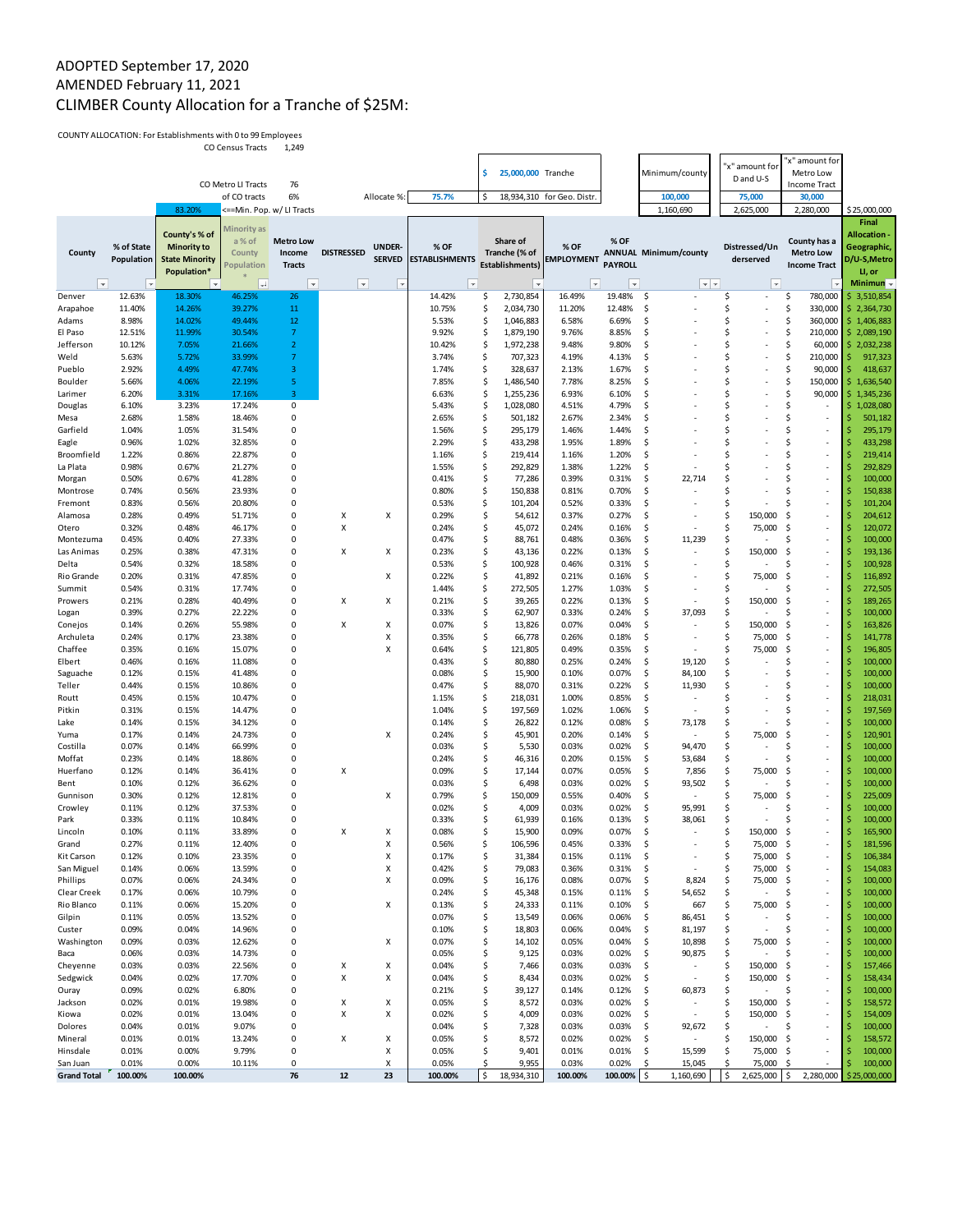Sources for data used in allocation methodology:

Population and Population %:

- United States Census Bureau. B01001 SEX BY AGE, 2018 American Community Survey 5-Year Estimates. U.S. Census Bureau, American Community Survey Office. Web. 19 December 2019. http://www.census.gov/.
- United States Census Bureau. Annual Estimates of the Resident Population: April 1, 2010 to July 1, 2019. U.S. Census Bureau, Population Division. Web. May 2020. http://www.census.gov/.

County's % of Minority to State Minority Population\* and Minority as a % of County Population\*

- SHARE OF MINORITY POPULATIONS IN COLORADO COUNTIES, SORTED BY RACIAL MINORITY SHARE
	- o Census Annual Community Survey, 2018, 5-Yr Estimates

# Metro Low Income Tracts

- 2020 FFIEC Census Report Summary Census Income Information
	- o <https://data-cdphe.opendata.arcgis.com/datasets/colorado-census-tract-boundaries>

### DISTRESSED and UNDER-SERVED

- 2020 List Distressed or Underserved Nonmetropolitan Middle-Income Geographies
	- o Federal Financial Institutions Examination Council's (FFIEC) Web Site
		- $\mathbf{r}$ <https://www.ffiec.gov/cra/distressed.htm>

Establishments, Employment, and Annual Payroll

- Number of Firms, Number of Establishments, Employment, and Annual Payroll by Enterprise Employment Size for Counties, Totals: 2017
	- o SOURCE: 2017 County Business Patterns and 2017 Economic Census. For information on confidentiality protection, sampling error, and nonsampling error, see https://www.census.gov/programssurveys/susb/technical-documentation/methodology.html.
	- o Total ENTERPRISE EMPLOYMENT SIZE for data points: "02: <20" and "03: 20-99"

### **METHODOLOGY:**

Any county will get "X" dollars for either being listed as either Distressed or Underserved. If both, than 2X. In a full \$50M Tranche, X=\$150,000. If the Tranche is less than the full amount, X will change proportionately for that Tranche.